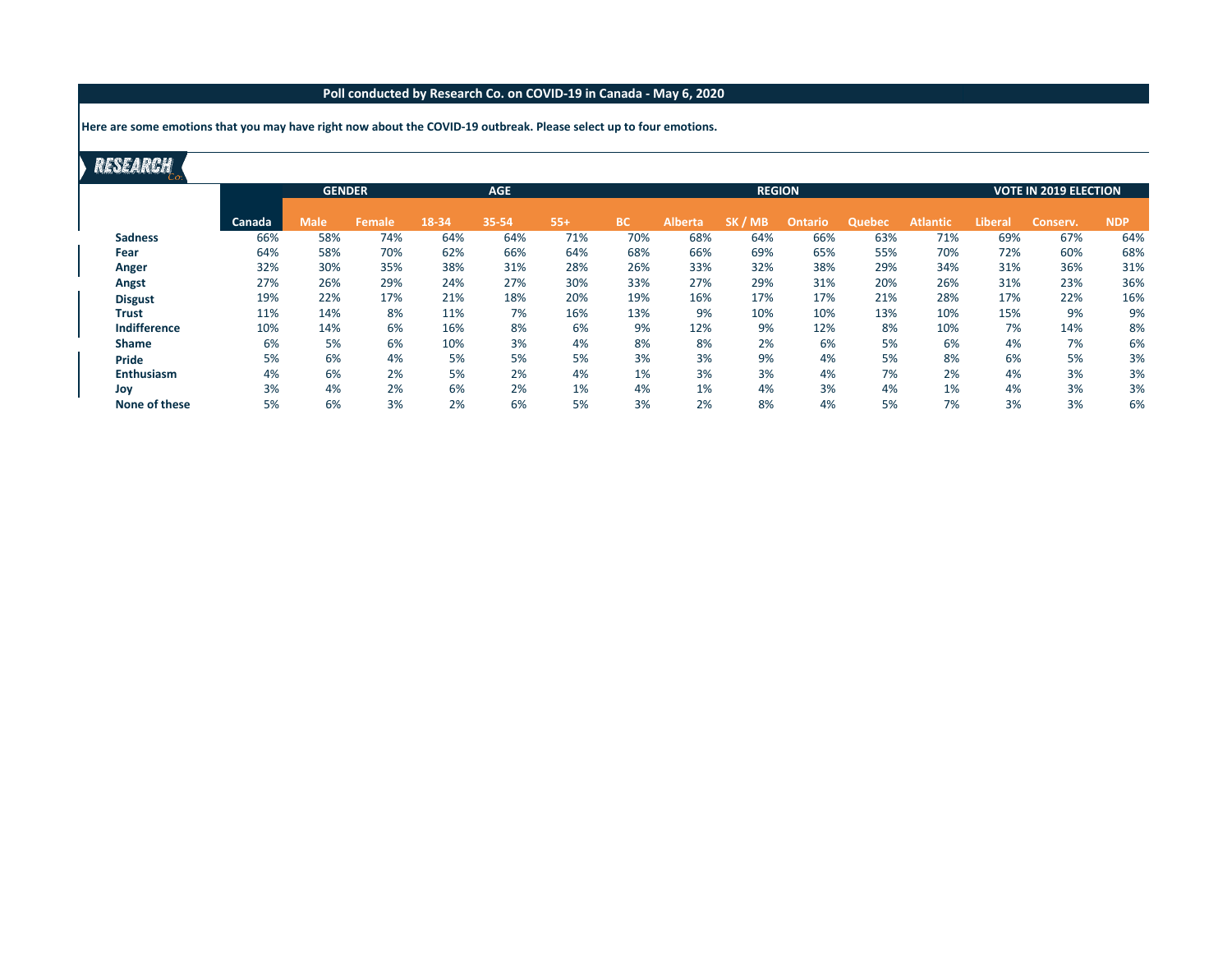**Over the past month, did you personally experience any of the following behaviours in your municipality?**

|                                                      |        | <b>GENDER</b> |        | <b>AGE</b> |       |       |      |     | <b>REGION</b>         |     | <b>VOTE IN 2019 ELECTION</b> |                           |     |     |     |
|------------------------------------------------------|--------|---------------|--------|------------|-------|-------|------|-----|-----------------------|-----|------------------------------|---------------------------|-----|-----|-----|
|                                                      |        |               |        |            |       |       |      |     |                       |     |                              |                           |     |     |     |
|                                                      | Canada | Male          | Female | 18-34      | 35-54 | $55+$ | - BC |     | Alberta SK/MB Ontario |     | Quebec                       | Atlantic Liberal Conserv. |     |     | NDP |
| Aggressive behaviour among shoppers inside stores    | 34%    | 34%           | 33%    | 45%        | 31%   | 25%   | 43%  | 38% | 30%                   | 39% | 25%                          | 23%                       | 38% | 37% | 29% |
| Aggressive behaviour among drivers on the road       | 20%    | 17%           | 23%    | 25%        | 21%   | 14%   | 18%  | 15% | 22%                   | 26% | 17%                          | 16%                       | 21% | 20% | 21% |
| Aggressive behaviour among pedestrians on the street | 9%     | 7%            | 10%    | 13%        | 6%    |       | 10%  | 10% | 13%                   | 8%  | 8%                           |                           | 9%  | 7%  | 11% |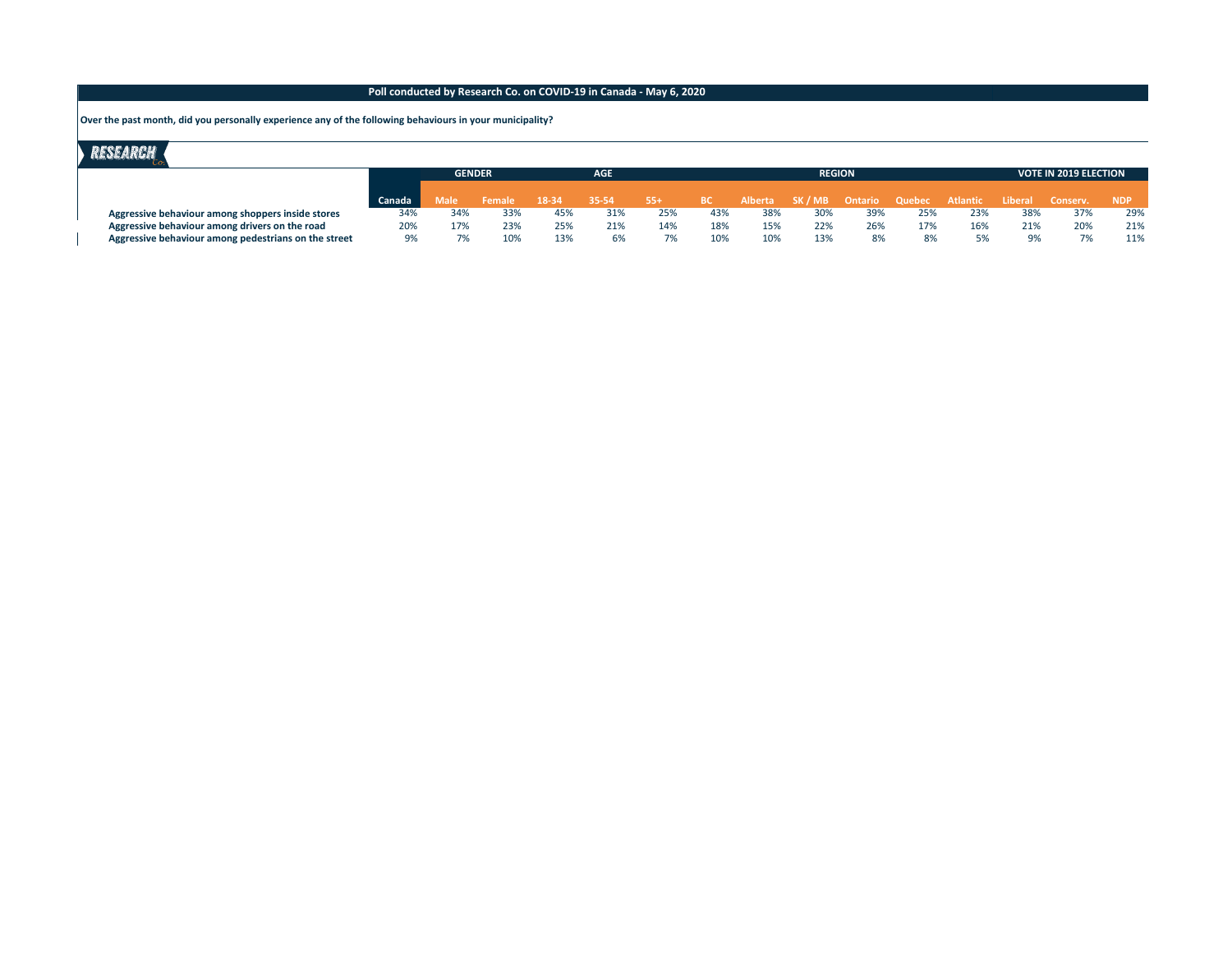**As you may know, provincial governments across Canada are preparing to ease restrictions related to the COVID-19 pandemic. From what you have seen, read, heard or experienced, do you agree or disagree with your provincial government's plan to ease restrictions related to the COVID-19 pandemic in your province?**

|                            |        |             | <b>GENDER</b> |       | <b>AGE</b> |       |     |                | <b>REGION</b> | <b>VOTE IN 2019 ELECTION</b> |        |                 |         |          |            |
|----------------------------|--------|-------------|---------------|-------|------------|-------|-----|----------------|---------------|------------------------------|--------|-----------------|---------|----------|------------|
|                            | Canada | <b>Male</b> | Female        | 18-34 | 35-54      | $55+$ | вс  | <b>Alberta</b> | SK / MB       | Ontario                      | Quebec | <b>Atlantic</b> | Liberal | Conserv. | <b>NDP</b> |
| <b>Strongly agree</b>      | 6%     | 6%          | 6%            | 9%    | 6%         | 3%    | 3%  | 8%             | 3%            | 9%                           | 8%     | 5%              | 8%      | 7%       | 3%         |
| <b>Moderately agree</b>    | 47%    | 45%         | 48%           | 44%   | 46%        | 51%   | 52% | 45%            | 44%           | 47%                          | 43%    | 54%             | 45%     | 52%      | 47%        |
| <b>Moderately disagree</b> | 18%    | 21%         | 14%           | 24%   | 18%        | 11%   | 18% | 16%            | 17%           | 18%                          | 21%    | 9%              | 20%     | 17%      | 11%        |
| <b>Strongly disagree</b>   | 21%    | 21%         | 22%           | 16%   | 20%        | 28%   | 18% | 26%            | 28%           | 20%                          | 17%    | 26%             | 20%     | 21%      | 28%        |
| Not sure                   | 8%     | 7%          | 10%           | 8%    | 9%         | 8%    | 9%  | 6%             | 8%            | 7%                           | 11%    | 7%              | 7%      | 3%       | 11%        |